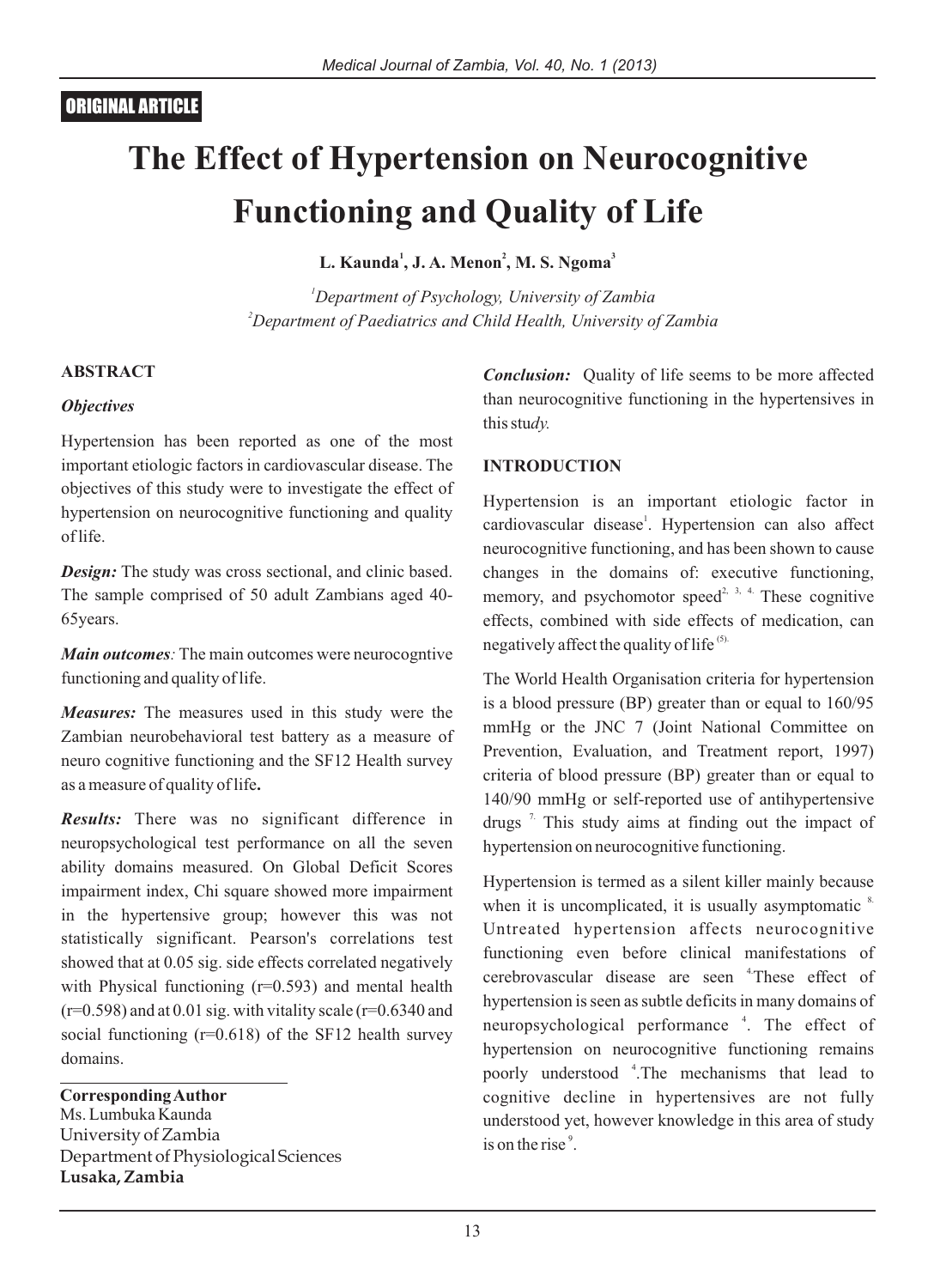Decline in cognitive functioning more often than not affects the quality of life. The affects are three fold. Firstly hypertension itself leads to a change in lifestyle as patients must take steps to try and control the blood pressure levels<sup>8</sup>. This usually means a change in diet (i.e. decrease salt intake), and an increase in physical activity, if it is not in the acute stage. Secondly, even in its uncomplicated form, hypertension may still cause a decline in some cognitive deficits. Thirdly, when lifestyle modifications are not enough to control the blood pressure levels, medication is usually prescribed depending on the severity of the condition. Medications that are commonly prescribed are diuretics, adrenergic blockers, calcium blockers <sup>8</sup>. Wenger (1988) confirmed that the side effects from these medications negatively impact the quality of life $10$ .

The increase in urbanisation, physical inactivity, poor diet being important factors has lead to a rise in prevalence rates of hypertension even in the developing world like Zambia. This has lead to an increase in the burden of non communicable diseases such as hypertension yet little research is going on this area. Further more there is need to realise the neurocognitive effects that result from this condition and how together with the side effects of the medication this leads to a reduction in the quality of life.

The objectives of this study were to investigate the effect of hypertension on neurocognitive functioning and quality of life.

# **METHODOLOGY**

### **Research design**

This was a cross sectional clinic based study carried out on Zambian adult population.

### **Participants**

The sample consisted of a total of 50 participants between the age of 40-65years recruited from selected urban and rural clinics under ministry of health. The first 36 participants were sampled randomly as part of a larger study and the other 14 were sampled purposefully to make sure the two groups were matched on age and gender**.** Hence hypertensives were recruited after normotensives in order to match the sample by age and gender.

In this study a population aged 40-65 was sampled because of the positive correlation between age and blood pressure. The rise in the systolic blood pressure is quite considerable in adults and the diastolic blood pressure rises between 40 and 60 years and thereafter begins to  $d$ rop<sup>9.</sup>

## **Measures**

## *1. Blood Pressure*

Blood pressure was measured for the purpose of screening using a mercury sphygmomanometer with the assistance of a nurse

### *2) Neurobehavioral medical screen*

This a standardised questionnaire in the Zambia Neurobehavioral test battery which systematically reviews past medical and neurological histories, review of systems, history of any current or past medications and their side effects .

### *3) Neurocognitive Assessment*

The neurocognitive assessment was carried out using the Zambia Neurobehavioral test battery (Table 1) that consisted of tests of visual episodic memory, verbal episodic memory, fluency, abstraction/executive functions, attention/working memory, speed of information processing, and motor function.

# *4) SF12 Health survey*

The SF12 Health survey is a 12 item questionnaire that measures the quality of life in hypertensives.SF12 stands for Short-form 12-item. This is the form that has been shortened from original SF-36 which was developed in the United States to measure the quality of life specifically for hypertensive patients. The 8 domains it measures include physical functioning, role physical, bodily pain, general health, vitality, social functioning, role emotional and mental health. The SF-12 is a valid measure of health related quality of life<sup> $(5)$ </sup>.

# *5) Hypertension questionnaire*

In addition participants filled in a questionnaire that was specifically designed for this study to capture information on the hypertension condition. The questions included information on the duration since diagnosed, medication,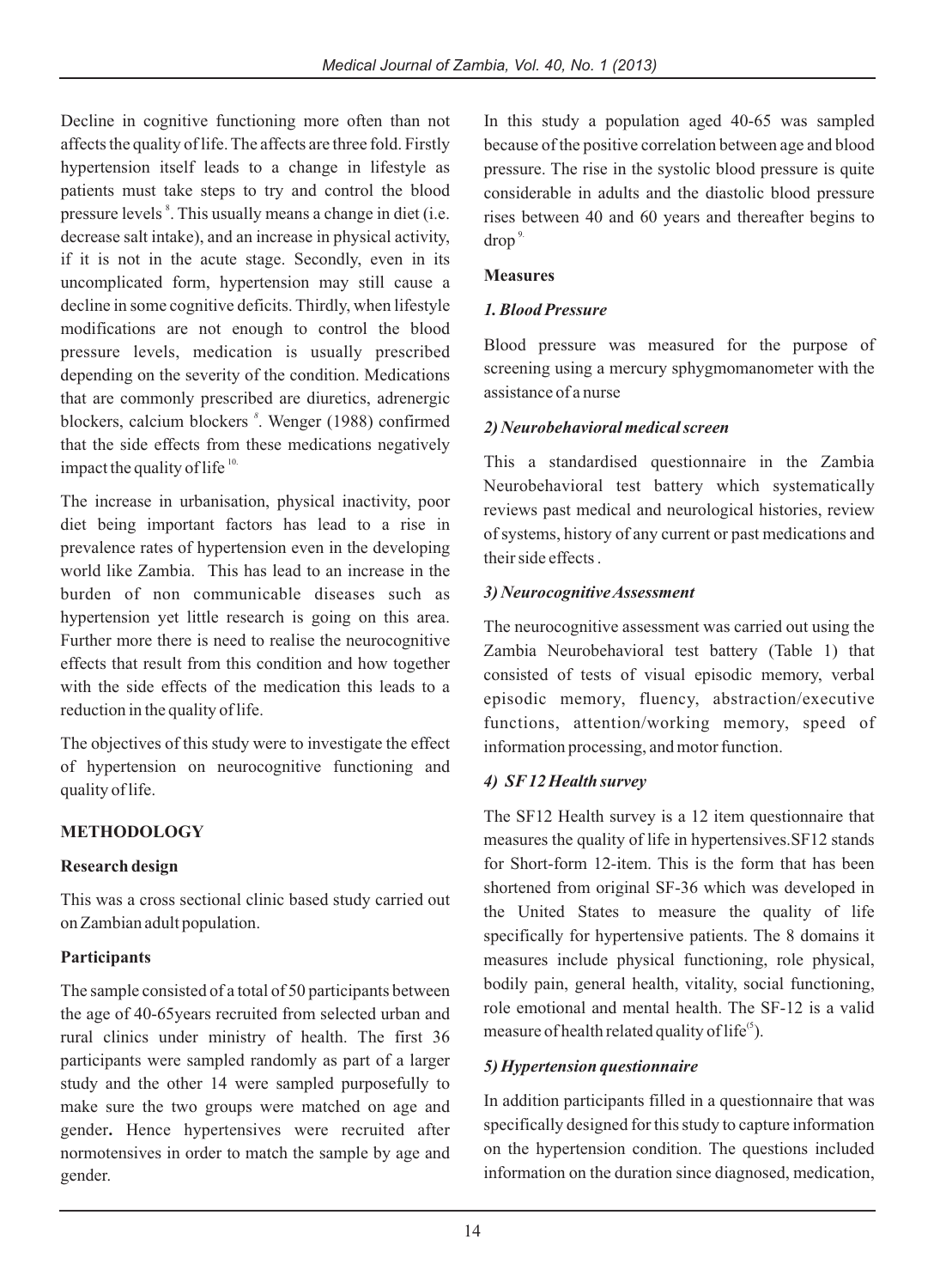# and its side effects and hence the side effect variable in the data management which is a continuous variable that includes responses on the questionnaire.;

### **Procedure**

The data for this study was collected as a part of a larger project of the Norad Masters Program. Recruitment of the participants was done by the clinic staff from urban clinics in Lusaka district( Kalingalinga, UNZA, Mtendere, and Chilenje ) and rural clinics (Chibombo, Chongwe, and Kafue) through the ongoing Voluntary Counselling and HIV testing campaign. HIV negative participants who were hypertensive (based on clinic records) and falling within the stated age range were given information about the study and requested to take part. Before the data collection the participants gave informed consent. The normotensives were also recruited through the ongoing HIV voluntary test campaign by the clinics staff in the various clinics mentioned above.

Before administering the Zambia Neurobehavioral test, blood pressure of the participants was measured with the help of a nurse; if it was found to be stable on the day of assessment (less than 180 systolic pressure and less than 110 diastolic pressure, WHO/ISH Classifications (1999),The Neurobehavioral medical screen was administered. If the participants were found neurologically normal, HIV negative and without a history of cardiac condition, thyroid disease, renal failure and diabetes mellitus then the entire Zambia neurobehavioral test battery, the SF12 and the hypertension questionnaire was administered.

### **Table 1 : Zambia Neuropsychological Test Battery**

| <b>Speed of Information Processing</b>         | <b>Attention/Working Memory</b>      |  |  |
|------------------------------------------------|--------------------------------------|--|--|
| WAIS - III Digit S ymbol                       | Paced Auditory Serial Addition Test  |  |  |
| WAIS - III Symbol Search                       | WMS - III Spatial Span               |  |  |
| Trail Making Test Part A                       | Language                             |  |  |
| <b>Abstraction/Executive Functioning</b>       | Word Sound Fluency                   |  |  |
| Wisconsin Card Sorting Test (64 - item         | Category Fluency (Animals, Action)   |  |  |
| version)                                       | <b>Motor</b>                         |  |  |
| Colour Trails                                  | Grooved Pegboard (Dominant and       |  |  |
| Stroop Colour Word Test                        | No ndominant)                        |  |  |
| Category Tests – computer version              | <b>Screening for Effort</b>          |  |  |
| <b>Learning and Delayed Recall (2 domains)</b> | Hiscock Memory Test                  |  |  |
| Hopkins Ve rbal Learning Test, Revised TI      | <b>Medical Screening Interview</b>   |  |  |
| Brief Visuospatial Memory Test - Revised       | <b>Behavioural Notes Summary</b>     |  |  |
|                                                | <b>Academic Skills Questionnaire</b> |  |  |

#### **Ethical Considerations**

Approval was obtained from The University of Zambia Biomedical Research Ethics prior to the commencement of the research. We ensured confidentiality, voluntary participation, coding data such that during data management no names were used.

#### **Data management and analysis**

The data was analysed using SPSS computer software (version 15,); t-test was carried out to compare the neurocognitive performance in hypertensives and normotensives on the seven ability domains of the NPS battery.

Hypertension status versus GDS impairment: The global deficit scores of hypertensives and normotensives were compared using chi-square test Individuals were considered impaired if they had a GDS of 0.5 or higher**.**

Pearson's correlation test was carried out to determine if there was any correlation between side effects variable and SF12 domains.

T scores corrected for age,education,rural/urban residence ,was used for all analysis.

### **RESULTS**

#### **Response rate:**

The response rate was quite good; out of 50 participants we recruited 21 hypertensives and 29 normotensives

#### **Characteristics of the participants**

Hypertensives were slightly older than normotensives, P=0.195, while normotensives had a slightly higher mean education at P=0.309, however this was not statistically significant. Equal variances were assumed.

#### **Neurocognitive performance**

Neurocognitive performance of hypertensives and normotensives were compared on all the seven domains and from the mean scores, there were no statistically significant differences in performance between hypertensives and normotensives on the seven neuropsychological domains ps 0.356).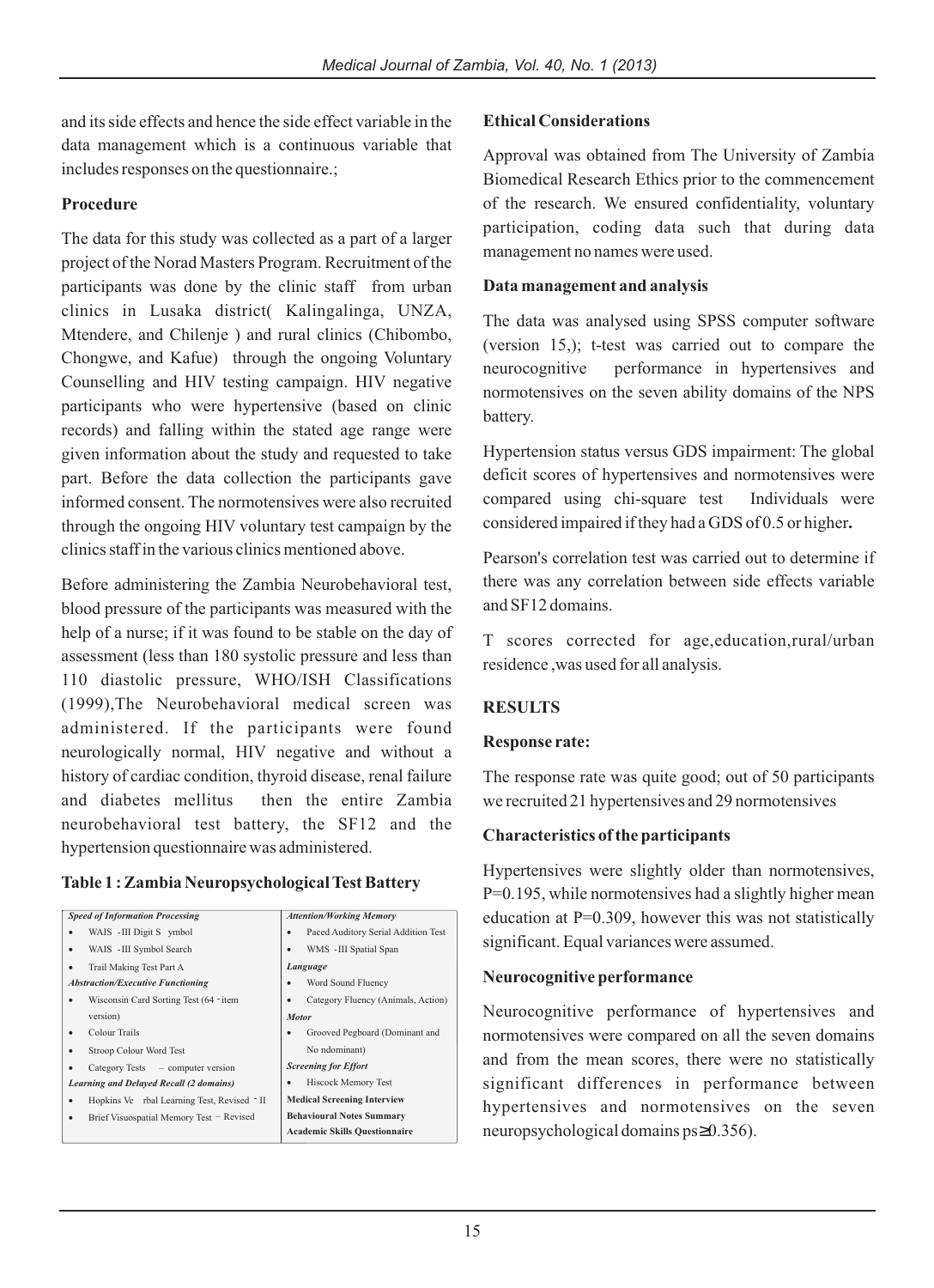Further analysis done to determine whether there was any significant difference in the global deficit score between the hypertensives and normotensives revealed that there was a higher percentage (14.3%) of impairment within the hypertensive group as compared to the normotensives group (6.9%), however this finding was not significant ( $\chi^2$  $= 0.74$ , p=0.390).

# **Relationship between Quality of Life and side effects of medication.**

Side effects of medication as determined by the hypertension questionnaire were correlated with the SF12 scores and it was found that side effects of medication score negatively correlated with physical functioning( $r=0.593$ ) and mental health ( $r=0.598$ ) vitality scale( $r=0.634$ ) and the social functioning( $r=0.618$ ).

|                        | Table 6 : Correlation table between side effects and |  |  |  |
|------------------------|------------------------------------------------------|--|--|--|
| <b>Quality of life</b> |                                                      |  |  |  |

| <b>SF12 Domains</b>  | r          | p     |
|----------------------|------------|-------|
| General functioning  | $-0.383$   | 0.129 |
| Physical functioning | $-0.593*$  | 0.012 |
| Role physical scale  | $-0.260$   | 0.313 |
| Bodily pain          | 0.039      | 0.882 |
| Vitality scale       | $-0.634**$ | 0.006 |
| Social functioning   | $-0.618**$ | 0.008 |
| Role emotional       | $-0.345$   | 0.175 |
| scale                |            |       |
| Mental               | $-0.598*$  | 0.011 |
| health               |            |       |

**\*Correlation is significant at 0.05 level (2 tailed) \*\*Correlation is significant at 0.01 level (2 tailed)**

# **DISCUSSION**

The main objectives in this study were: To establish if there is there a significant difference in neurocognitive functioning between normotensives and hypertensives,

and to determine if there is a relationship between side effects of medication for hypertension and the hypertensives' quality of life.

We found that there was no statistically significant differences in neurocognitive functioning between hypertensives and normotensives on the tests of attention, fluency, motor dexterity, visual episodic memory, verbal episodic memory, executive functioning. This result can be looked in the light of the argument by Blumenthal and Madden (1989) that various forms of neuropsychological test batteries have revealed neuropsychological hypertension related deficits on some measures and it was not clear why such deficits could appear on some tests and not on others $(13)$ . The present study was the first of its kind on this particular test battery; hence it could have been quite different from other test batteries used by other researchers. This is confirmed by Birns and Kalrd (2009). Consistent with the findings in this study, there are studies that have found no significant differences in performance between medicated hypertensives and normontensives <sup>(12; 15</sup>).

The methodological control over confounding variables such as age, education, rural urban status, alcohol abuse, and concurrent medical condition could have been done differently from what other researchers in the past have done. Another factor which may have influenced the results is the fact that the study sampled well controlled hypertensives and this could suggest that the condition might be in its mild stage and medication could be acting as a neuroprotector on drastic cognitive decline. Variations have been noted in the stage of the condition, differences in medication ,as these form a separate entity on cognitive impairment  $14$ ;  $12$ . Variations in results have been noted with mild, moderate and severe hypertension. There are studies that have found no significant differences in performance between medicated hypertensives and normotensives. Paran, Anson, Reuveni (2003) further confirm this in their study of blood pressure among the elderly <sup>16</sup>. They found that mild hypertension actually appeared to enhance cognitive functioning in their sampled population.

Further variations have been noted in studies that have sampled participants on different antihypertensive drugs as this form a separate entity on cognitive impairment  $14, 12$ .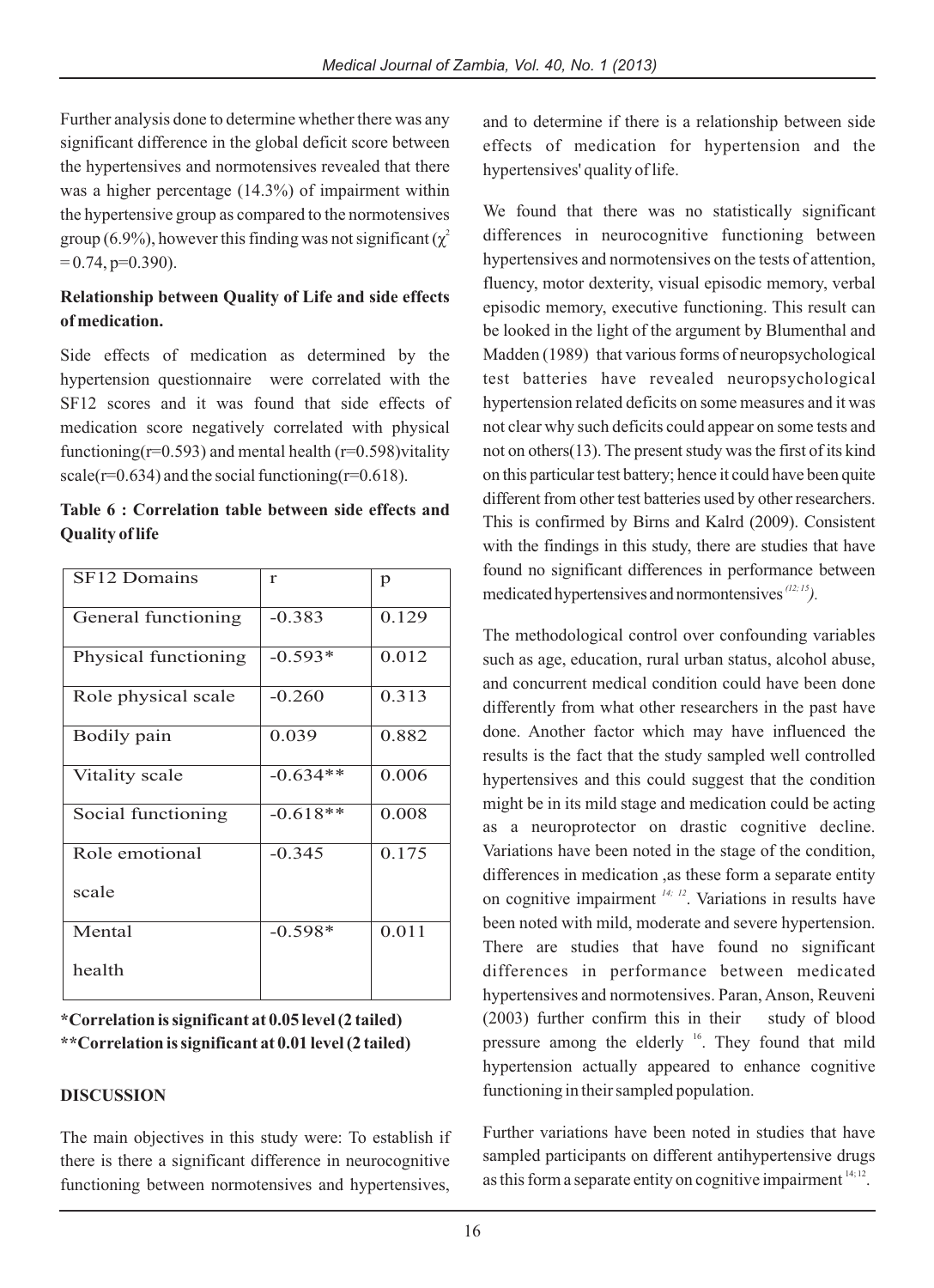On global deficit scores impairment, more impairment was noted in the hypertensive group than the normotensives group by 7.9%,however this was not significant, x2=0.74, P=0.390.

The use of global deficit scores to predict impairment has been widely adopted by researchers to report impairment in different conditions (17). In 2010 Carey et al. carried out a study to explore the predictive validity of the Global deficit score approach in summarising neuropsychological test results, but their study was specifically in detecting HIV-related cognitive impairment. Their results supported the validity of the GDS as a clinically useful way of summarising Neuropsychological test results  $\mathbf{u}$ .

We found that an increase in the side effects of the medication led to poorer physical functioning, mental health, social functioning and vitality. Our finding is consistent with Wenger (1988) who documented the domains of daily life that are usually affected, among them was the side effects of the medication. Wenger (1988) in the study on the quality of life issues in hypertension documented the domains of daily life that are usually affected. These include *side effects of the medication*, fatigue, libido levels, memory deficits, mood swings, alertness, sleep disorders, performance at work, and relations with family.

In many cases treatment of chronic illnesses is not curative therefore it becomes imperative to improve functioning and quality of life (18).Nearly all anti hypertensive medication has been associated with some side effects (19).In the present study most participants were on diuretics. And Dimsdale (1992) confirms that even patients treated on diuretics commonly report side effects.

# **CONCLUSION**

As seen in the results of this study, hypertensives are affected not only by the disease itself but also by the side effects of the medication thereby markedly reducing their quality of life. Therefore, we can conclude that in our study population quality of life was more affected than neurocognitive functioning.

This may suggest the need for interventions to improve quality of life in hypertensive individuals. These are mainly life style modifications as supported by Smith et al., (2010) who found that increased aerobic fitness and weight loss appeared to improve neurocognitive functioning  $(20)$ .

## **Strengths and Limitations of the study**

Due to the non availability of CT and MRI scans in Zambia, this study did not have brain structure evidence in these participants. Additionally, screening for a history and/or presence of co morbid conditions that occur with hypertension was not done therefore we relied on participant's clinic record.

# **ACKNOWLEDGEMENTS**

This study was conducted as a part of a larger project funded by the Norad masters Program (NOMA) in the Department of Psychology. The primary investigators of the larger project are Dr. J.A. Menon ( University of Zambia), Prof. K. Hestad (Norwegian University of Science and Technology, Norway), Prof. R. Heaton (University of California in San Diego, United States of America).

# **REFERENCES**

- 1. Singh. Systemic hypertension. In T.R. Engel (Ed.), Cardiovascular Diseases. In D. Kayeand L.F.Rose(Ed.) Fundamentals of Internal Medicine (.Missouri, C.V. Mosby Company. pp431-486.1983.
- 2. Hannesdottir, K.,Nitkunan,A., Charlton, R.A., Barrick, T.R., MacGregor, G.A., and Markus, H.S. Cognitive Impairment and White Matter Damage in Hypertension: A Pilot study, *The Authors Journal Compilation*, 2009:119:261-268.
- 3. Raz, N., Rodrigue, K.M., & Acker, J.D. Hypertension and the Brain: Vulnerability of the Prefrontal Regions and Executive Functions, *Journal of behavioural Neuroscience*,2003: 117 (6) :1169-1180.
- 4. Cote, I., Gregoire,J., Moisan,J., and Chabot,I. Quality of Life in Hypertension: The SF12 compared to the SF 36.*Canadian Journal of clinical pharmacology*.2004:12(2).
- 6. Gaziano, Reddy, Paccaud, Horpton & Chaturvedi, 2006